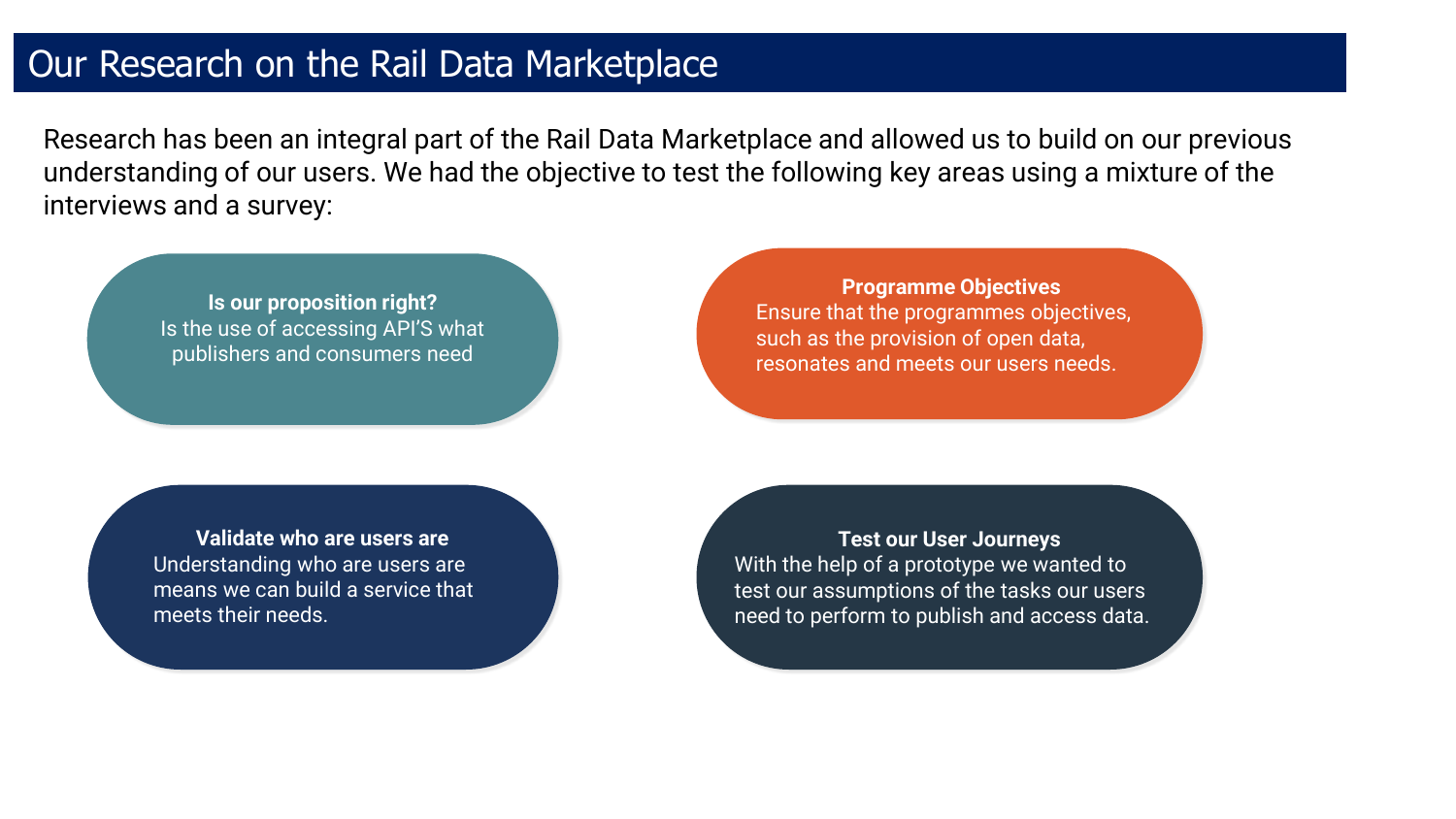# Participants of the research interviews



#### **Methods of research:**

- In-depth interviews
- Usability testing

#### **51 users**

**Participants By Role** 



#### **Participants By Organisation**



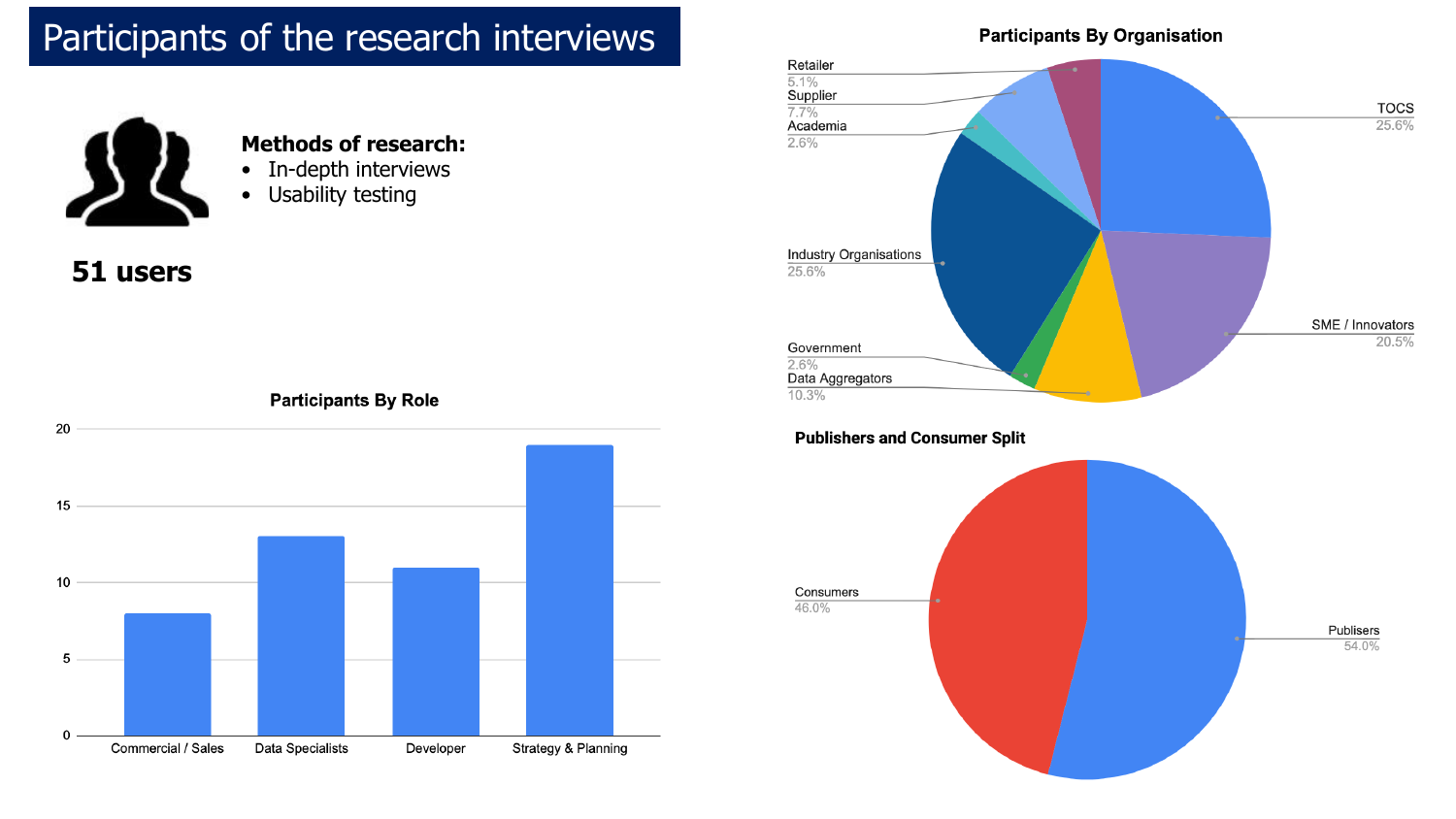# **User interviews Summary**

## **Rail Delivery Group**



| <b>Perceptions and</b><br>expectations of the<br><b>RDM</b>                                                                                                                                                 | 密<br><b>Technical knowledge</b><br>and domain of the data<br>consumer                                                                                                                                                                                                                                     | $\bullet$ $\bullet$ $\bullet$<br>$\bullet\bullet\bullet$<br>36 E<br>User's expectations as to<br>how data should be<br>published and consumed                                                                                                        | <b>Commercial, licensing</b><br>considerations and the<br><b>RDM</b>                                                                                                                                                                                                                                      | <b>Innovation and rail data</b>                                                                                                                                                                                                                                                                                          | <b>Support and</b><br><b>Community</b>                                                                                                                                                                                                                   |
|-------------------------------------------------------------------------------------------------------------------------------------------------------------------------------------------------------------|-----------------------------------------------------------------------------------------------------------------------------------------------------------------------------------------------------------------------------------------------------------------------------------------------------------|------------------------------------------------------------------------------------------------------------------------------------------------------------------------------------------------------------------------------------------------------|-----------------------------------------------------------------------------------------------------------------------------------------------------------------------------------------------------------------------------------------------------------------------------------------------------------|--------------------------------------------------------------------------------------------------------------------------------------------------------------------------------------------------------------------------------------------------------------------------------------------------------------------------|----------------------------------------------------------------------------------------------------------------------------------------------------------------------------------------------------------------------------------------------------------|
| The RDM proposition<br>was unclear to most<br>participants, however<br>once it was explained<br>they understood the<br>concept and agreed<br>with the approach of<br>using APIs to directly<br>access data. | It was acknowledged<br>that some technical<br>knowledge would be<br>required to use the<br>data. Although this<br>should not be a barrier,<br>some level of support<br>would be necessary.<br>Domain knowledge<br>would also be required<br>to understand what<br>the data relates to<br>within its wider | Participants were keen<br>for the RDM not to act<br>as a proxy layer and<br>provide data<br>consumers direct<br>access to the APIs<br>published. It was also<br>acknowledged that<br>cleansing and<br>standardisation of data<br>would be necessary. | Train Operating<br>Companies were keen<br>to understand the<br>commercial model and<br>how they could recoup<br>costs for publishing,<br>maintaining, and<br>supporting their APIs.<br>As a result, they<br>wanted data on the<br>size of the audience<br>and a view to the type<br>of data that would be | Innovation could come<br>from within or outside<br>the UK. New projects<br>could be initiated<br>through having access<br>to APIs. Raw data and<br><b>GTFS</b> formats were<br>mentioned as the type<br>of data formats that<br>would broaden the<br>number of developers<br>who could use data,<br>but this may lead to | The community<br>element was seen as<br>useful, with supporting<br>documentation for<br>APIs viewed very highly<br>by potential<br>consumers. The ability<br>for data consumers to<br>contact data<br>publishers directly was<br>also viewed positively. |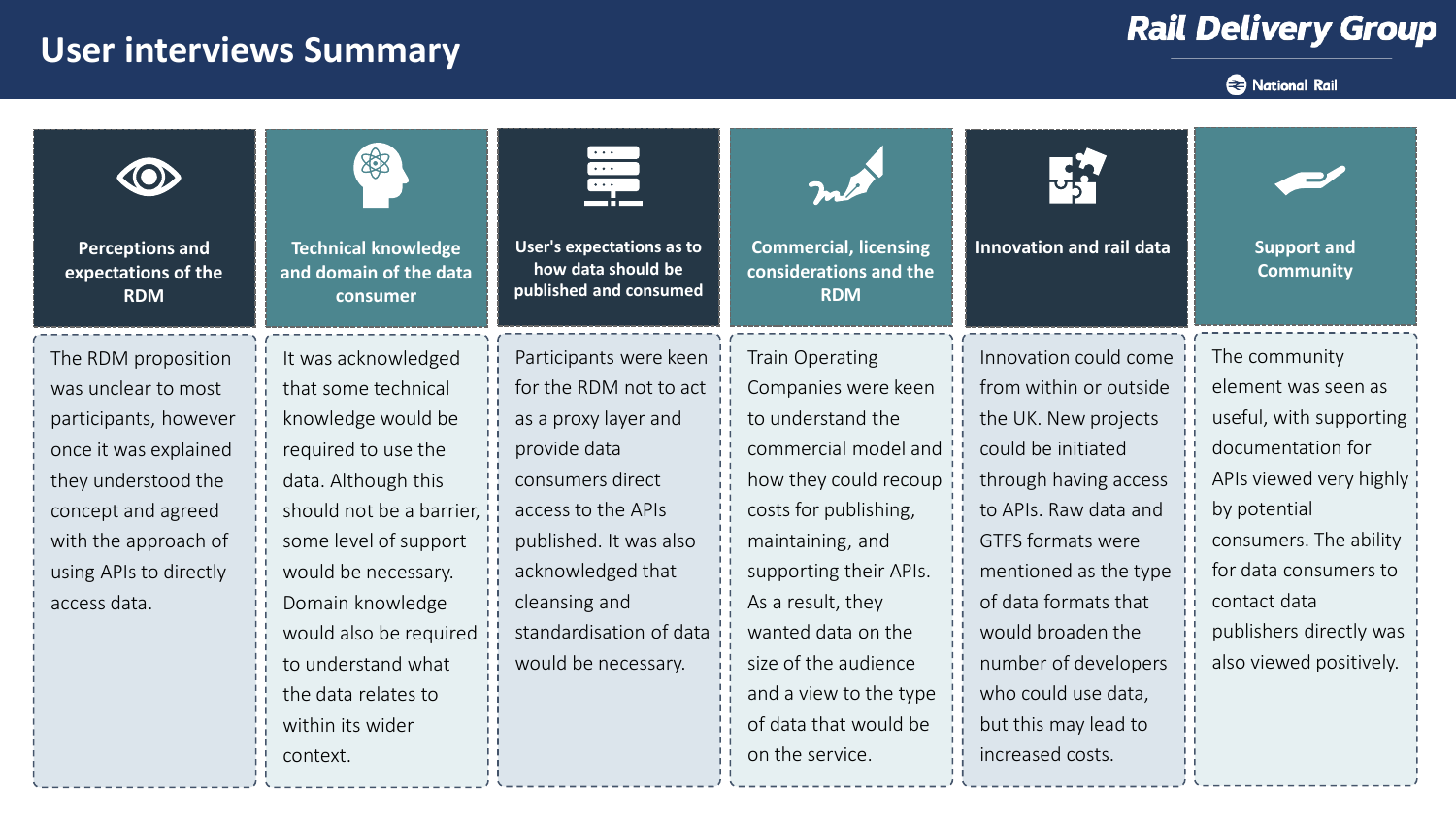## Survey respondents

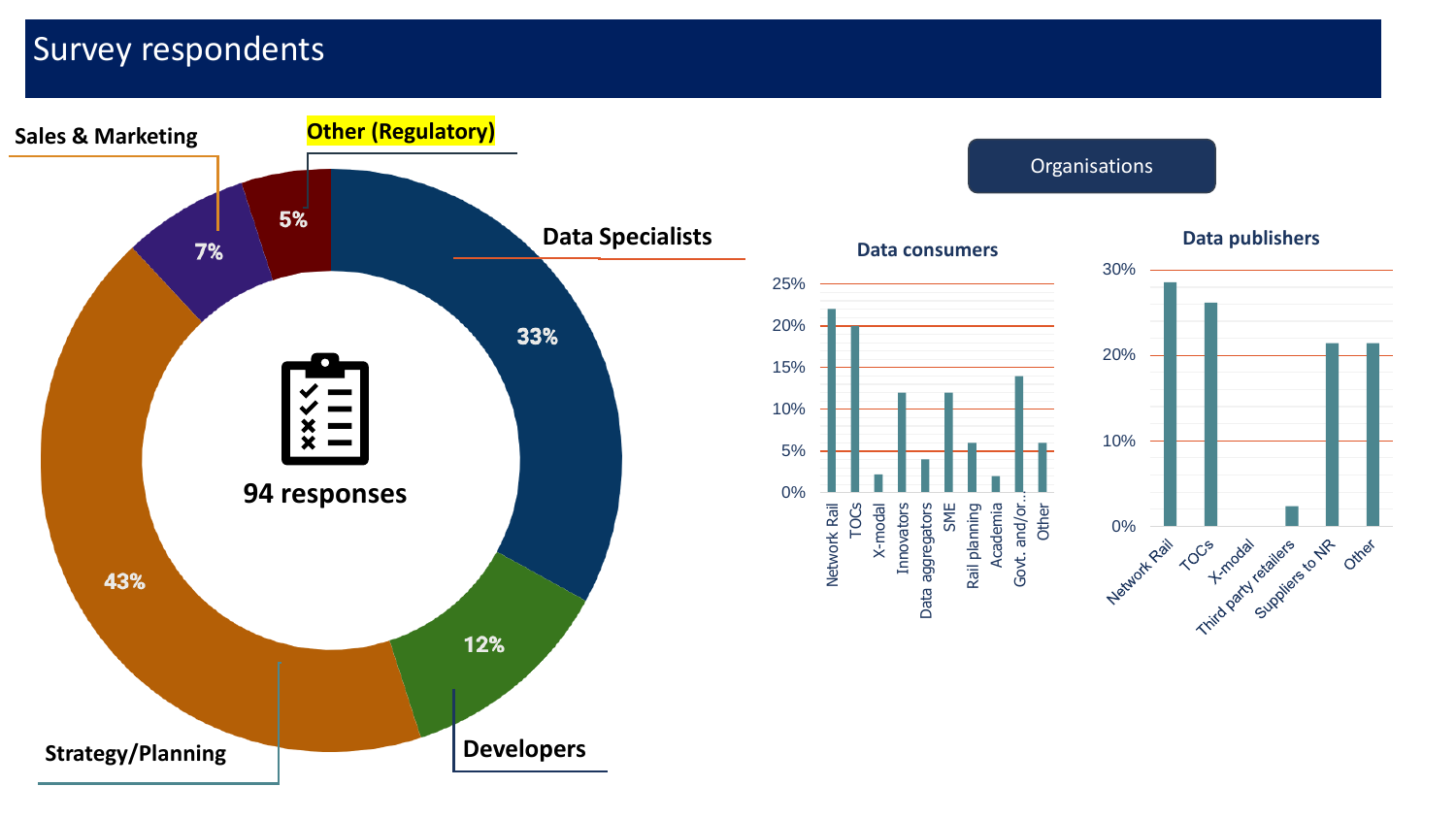# Survey main findings

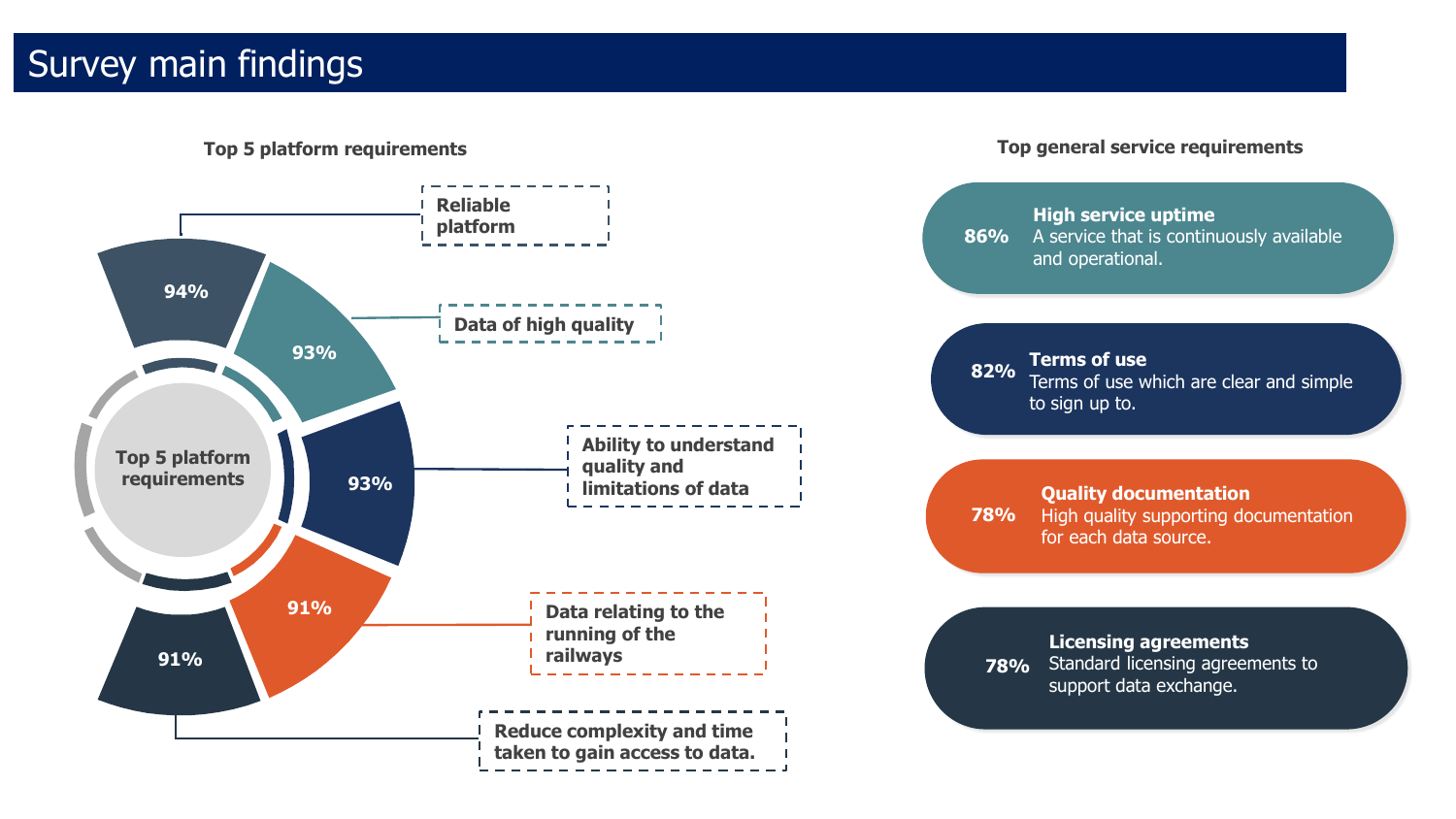## Data Users would like to consume

#### What data would be useful to you as a data consumer?